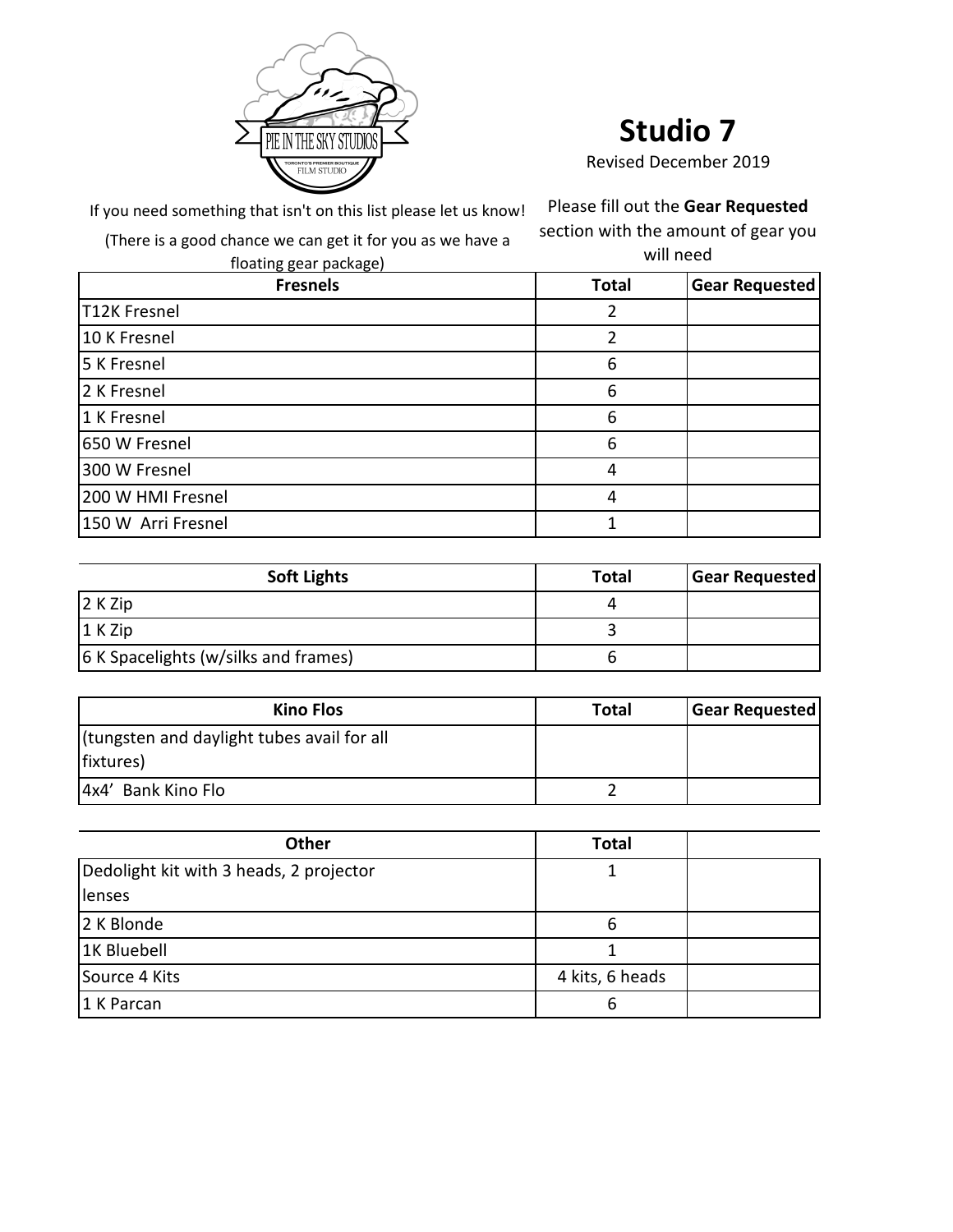| The following items are available to be delivered upon request. Please<br>request these items if you need them.<br>additional lights if needed: |               | <b>Gear Requested</b> |
|-------------------------------------------------------------------------------------------------------------------------------------------------|---------------|-----------------------|
| T12K Arri Fresnel                                                                                                                               | 4 additional  |                       |
| Arri Skypanel S60 kits                                                                                                                          | 6             |                       |
| Kino Celeb 200                                                                                                                                  | $\mathfrak z$ |                       |
| Kino Celeb Freestyle 41                                                                                                                         | 4             |                       |
| Litemat 4                                                                                                                                       | 1             |                       |
| 5K dimmer                                                                                                                                       |               |                       |

| Cable/ Distribution   | <b>Total</b>   | <b>Gear Requested</b> |
|-----------------------|----------------|-----------------------|
| 4 AW Distribution Box | 3              |                       |
| 3/20 Amp Box          | 10             |                       |
| GFCI 3/20 Amp Box     | 1              |                       |
| <b>Tee Tower</b>      | 3              |                       |
| Seaway 3 Wire 50'     | 5              |                       |
| Seaway 2 wire 50'     | 3              |                       |
| 5 Seaway Wire 25'     | $\overline{2}$ |                       |
| 5 Wire #2 Jumper      | 3              |                       |
| 3 Pin Joy 50'         | 8              |                       |
| 3 Pin Joy 25'         | 8              |                       |
| AC 50'                | 12             |                       |
| AC 25'                | 25             |                       |
| SocaPex 50' Ext       | $\overline{2}$ |                       |
| SocaPex 25' Ext       | $\mathbf{1}$   |                       |
| Male U-Ground Splay   | $\mathbf{1}$   |                       |
| Female U-Ground Splay | 3              |                       |
| <b>Tapping Tees</b>   | 15             |                       |
| T Caps                | 15             |                       |
| Cable Mats            | 6              |                       |

| Dimmers/Control                       | <b>Total</b> | <b>Gear Requested</b> |
|---------------------------------------|--------------|-----------------------|
| 12 Channel 2.4 Kw Cd80 Pack           |              |                       |
| Dimmer control Board (Strand 200)     |              |                       |
| 24 channel non-dim power for soca for |              |                       |
| spacelights                           |              |                       |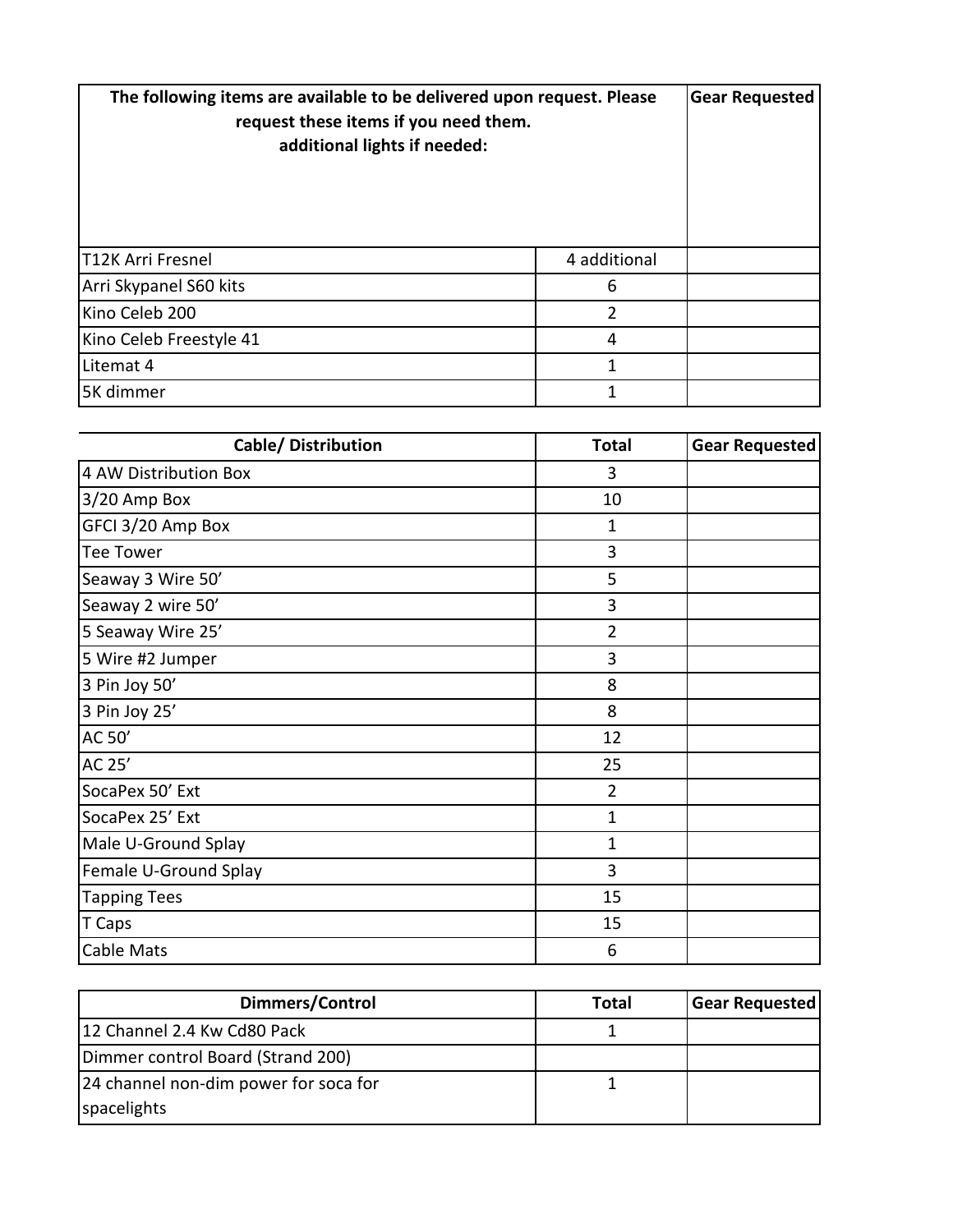| 2 K Variac Dimmer                   |        |  |
|-------------------------------------|--------|--|
| 1 K Dimmer                          |        |  |
| Household Dimmers                   | 4 (1K) |  |
| Magic Gadget Shadow Maker (W/ Case) |        |  |

| <b>Lighting Stands</b>              | <b>Total</b>   | <b>Gear Requested</b> |
|-------------------------------------|----------------|-----------------------|
| Manfrotto Double Wind Up Stand      | 3              |                       |
| T12 Crankovator Stand               | 3              |                       |
| T12 lowboy Vator crank stands       | $\overline{2}$ |                       |
| 5 K Triple Riser Combi Roller Stand | 14             |                       |
| 5 K Combi 2 Riser Stand             | $\overline{2}$ |                       |
| 5 K Low Boy Roller                  | 4              |                       |
| 5 K lowboy combi stands             | $\overline{2}$ |                       |
| 750 Triple Riser Stand              | 13             |                       |
| 750 Lightweight Stand               | 8              |                       |
| 750 lowboy stands                   | 3              |                       |
| Runway Base Stand                   | 4              |                       |

| <b>Grip stands</b>        | <b>Total</b>  | Gear Requested |
|---------------------------|---------------|----------------|
| Mombo Combo Stand         | 4             |                |
| <b>Sky High Stand</b>     | 7             |                |
| Junior Sky High Stand     | 3             |                |
| 40" Grip stand (Complete) | 20            |                |
| 20" Grip Stand (Complete) | 12            |                |
| <b>Premie Stands</b>      | 4             |                |
| <b>Extra Grip Heads</b>   | 10            |                |
| Lollipops                 | $\mathcal{P}$ |                |
| Extra 40" Arms            | 7             |                |
| Extra 20" Arms            | 5             |                |

| Ladders                  | <b>Total</b> | <b>Gear Requested</b> |
|--------------------------|--------------|-----------------------|
| 12' A Frame Double Sided |              |                       |
| 10'A Frame Single Sided  |              |                       |
| 6' A Frame Double Sided  |              |                       |
| Hydraulic Scissor Lift   |              |                       |

| <b>Dollies</b> | Total | <b>Gear Requested</b> |
|----------------|-------|-----------------------|
| Doorway Dolly  |       |                       |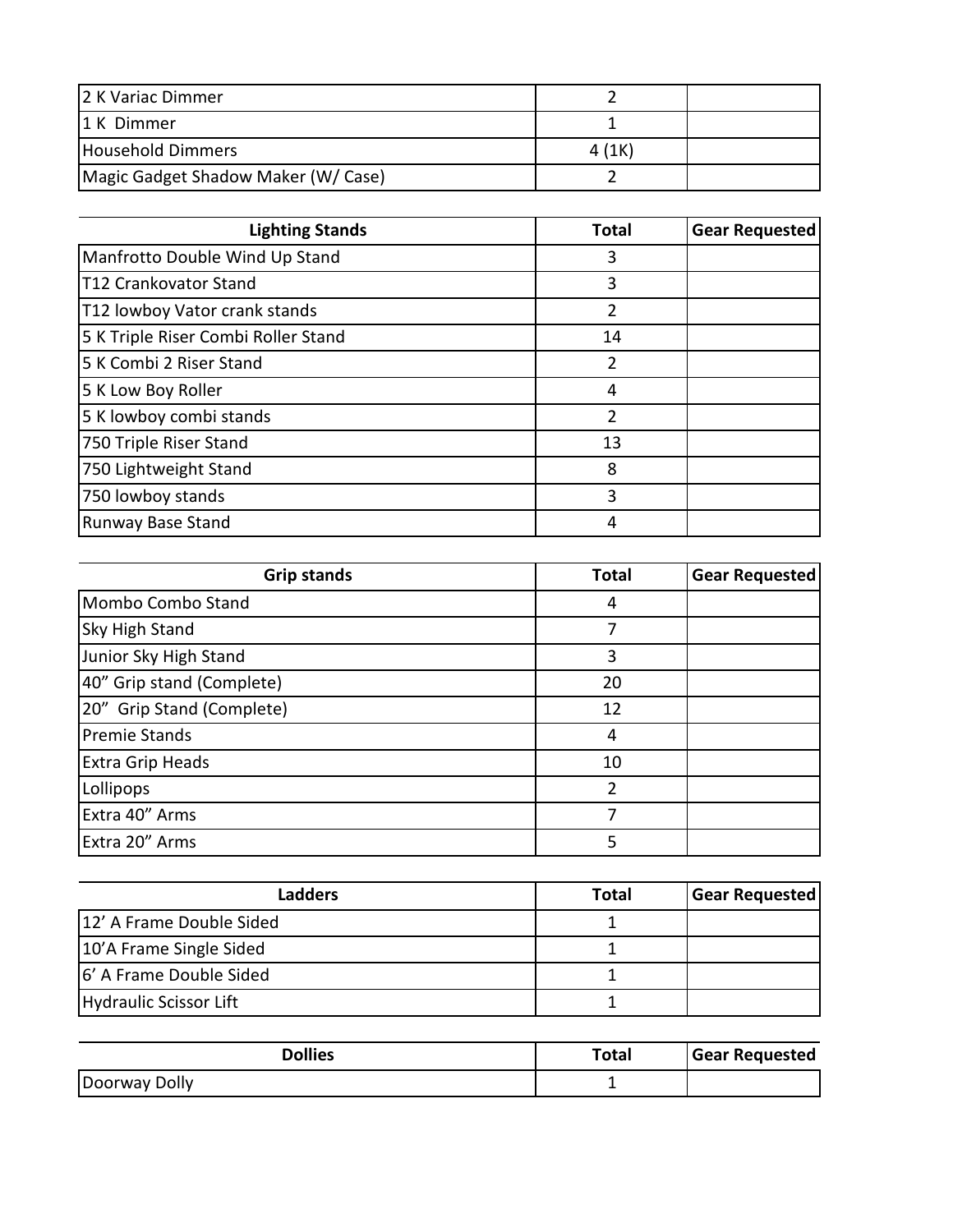| <b>Grip Equipment (Flags, Bounces, and Frames)</b> | <b>Total</b>   | <b>Gear Requested</b> |
|----------------------------------------------------|----------------|-----------------------|
| 6'x 6' Frame                                       | $\mathbf{1}$   |                       |
| 6'x 6' grid cloth                                  | 1              |                       |
| 6'x 6' Silk                                        | $\mathbf{1}$   |                       |
| 6'x 6' Bleached White Muslin                       | $\mathbf{1}$   |                       |
| 8' x 8' Frame with ears                            | $\overline{2}$ |                       |
| 8' x 8' Solid                                      | 3              |                       |
| 8' x 8' Silk Ultra Bounce                          | $\mathbf{1}$   |                       |
| 8' x 8' Magic Cloth                                | $\mathbf{1}$   |                       |
| 8' x 8' Claycote                                   | $\mathbf{1}$   |                       |
| 8' x 8' Light Grid                                 | $\mathbf{1}$   |                       |
| 8' x 8' % Grid                                     | $\mathbf{1}$   |                       |
| 8' x 8' Full Grid                                  | $\mathbf 1$    |                       |
| 12' x 12' Frame with ears                          | 3              |                       |
| 12' x 12' Solid                                    | 3              |                       |
| 12' x 12' Silk                                     | $\mathbf{1}$   |                       |
| 12' x 12' Bleached White Muslin                    | $\mathbf{1}$   |                       |
| 12' x 12' 1/4 Grid                                 | $\overline{2}$ |                       |
| 12' x 12' 1/2 Grid                                 | $\mathbf 1$    |                       |
| 12' x 12' Full Grid                                | $\mathbf{1}$   |                       |
| 12' x 12' Clay Cote                                | $\mathbf{1}$   |                       |
| 12' x 12' Ultra Bounce                             | $\overline{2}$ |                       |
| 12' x 12' Magic Cloth                              | $\mathbf{1}$   |                       |
| 20' x 20' Frame with ears                          | $\overline{2}$ |                       |
| 20' x 20' Solid                                    | $\overline{2}$ |                       |
| 20' x 20' 1/4 grid cloth                           | $\mathbf{1}$   |                       |
| 20' x 20' 1/2 grid cloth                           | $\mathbf{1}$   |                       |
| 20' x 20' full grid cloth                          | $\mathbf{1}$   |                       |
| 20'x20' silk                                       | $\mathbf{1}$   |                       |
| 20' x 20' Claycote                                 | $\mathbf{1}$   |                       |
| 20' x 20' Digital Green Screen                     | $\mathbf{1}$   |                       |
| Large Flag Box kit                                 | $\mathbf{1}$   |                       |
| Small Flag Box kit                                 | $\mathbf{1}$   |                       |
| Large Metal Flags                                  | $\overline{4}$ |                       |
| 4' x 4' Aluminum Frames                            | 14             |                       |
| 4' x 4' Solid Floppy Flags                         | 11             |                       |
| 4' x 4 Single                                      | 3              |                       |
| 4' x 4 Double                                      | 3              |                       |
| 24" x 72" Solid Floppy Flag (2 Floppy, 2 not)      | $\overline{2}$ |                       |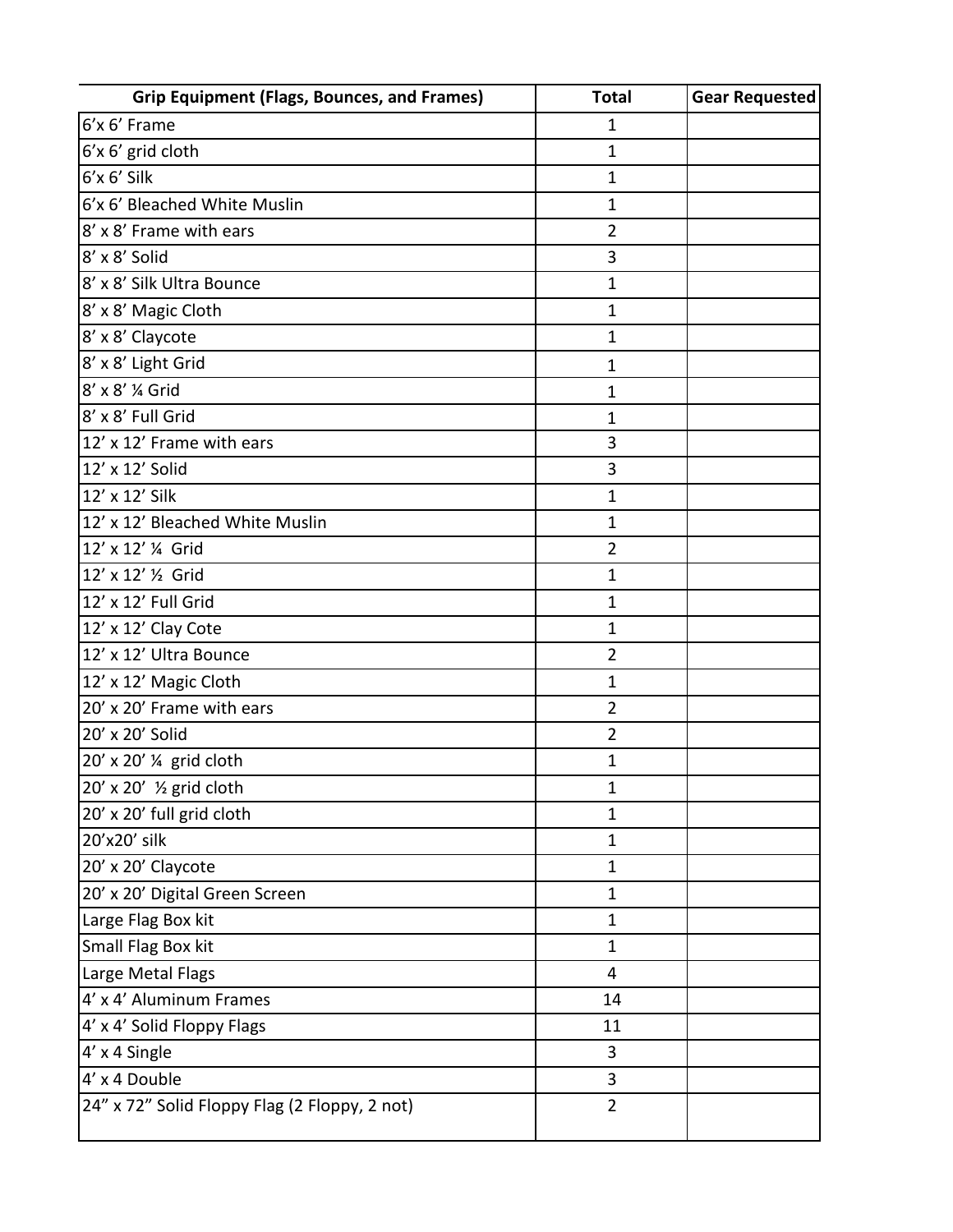| Large Silk Flag           | 2  |  |
|---------------------------|----|--|
| Small Silk Flag           | 2  |  |
| <b>Sound Blankets</b>     | 5  |  |
| <b>Full Apple Boxes</b>   | 10 |  |
| <b>Half Apple Boxes</b>   | 10 |  |
| 1⁄4 Apple Boxes           | 14 |  |
| <b>Crate of Wedges</b>    | C  |  |
| <b>Crates of Pancakes</b> |    |  |
| Crates of 2/4/6           |    |  |
| <b>Quick Clips</b>        | 40 |  |

| <b>Grip Hardware</b>       | <b>Total</b>         | <b>Gear Requested</b> |
|----------------------------|----------------------|-----------------------|
| Grid pipe assorted lengths | 1', 2', 4', 5', 6',  |                       |
|                            | 8'(x2), 10'(x5)12'(x |                       |
|                            | 4), 15'(x6),         |                       |
|                            | 20'(x8) 30' (x2)     |                       |
| <b>Swivel Clamps</b>       | 16                   |                       |
| Hard 90's                  | 16                   |                       |
| Cardellini End Jaw Clamps  | 16                   |                       |
| <b>Gaffer Grips</b>        | $\overline{2}$       |                       |
| <b>Maffer Clamps</b>       | 10                   |                       |
| Magic Arm-Dbl. Maffer      | $\overline{2}$       |                       |
| Spring clips               | 20 large, 30         |                       |
| Key Clamps assorted        | 40                   |                       |
| <b>Goalpost Clamps</b>     | 10                   |                       |
| 2 K Side Arms              | $\mathbf{1}$         |                       |
| 750 Side Arms              | $\mathbf 1$          |                       |
| 2 K Boom Pole              | $\mathbf{1}$         |                       |
| 750 Boom Pole              | $\mathbf{1}$         |                       |
| 2 K Hangers                | 10                   |                       |
| 750 Hangers                | 14                   |                       |
| <b>Safety Chains</b>       | 30                   |                       |
| 2 K Baseplate              | 8                    |                       |
| 750 Baseplate              | 12                   |                       |
| 2 K to 750 Adaptor         | 3                    |                       |
| <b>Triple Header</b>       | $\overline{2}$       |                       |
| Menace Arm Kit             | $\mathbf 1$          |                       |
| Foam Core Holder           | $\overline{2}$       |                       |
| 1'x1' Mirror Board Holder  | $\overline{2}$       |                       |
| <b>Tennis Balls</b>        | 20                   |                       |